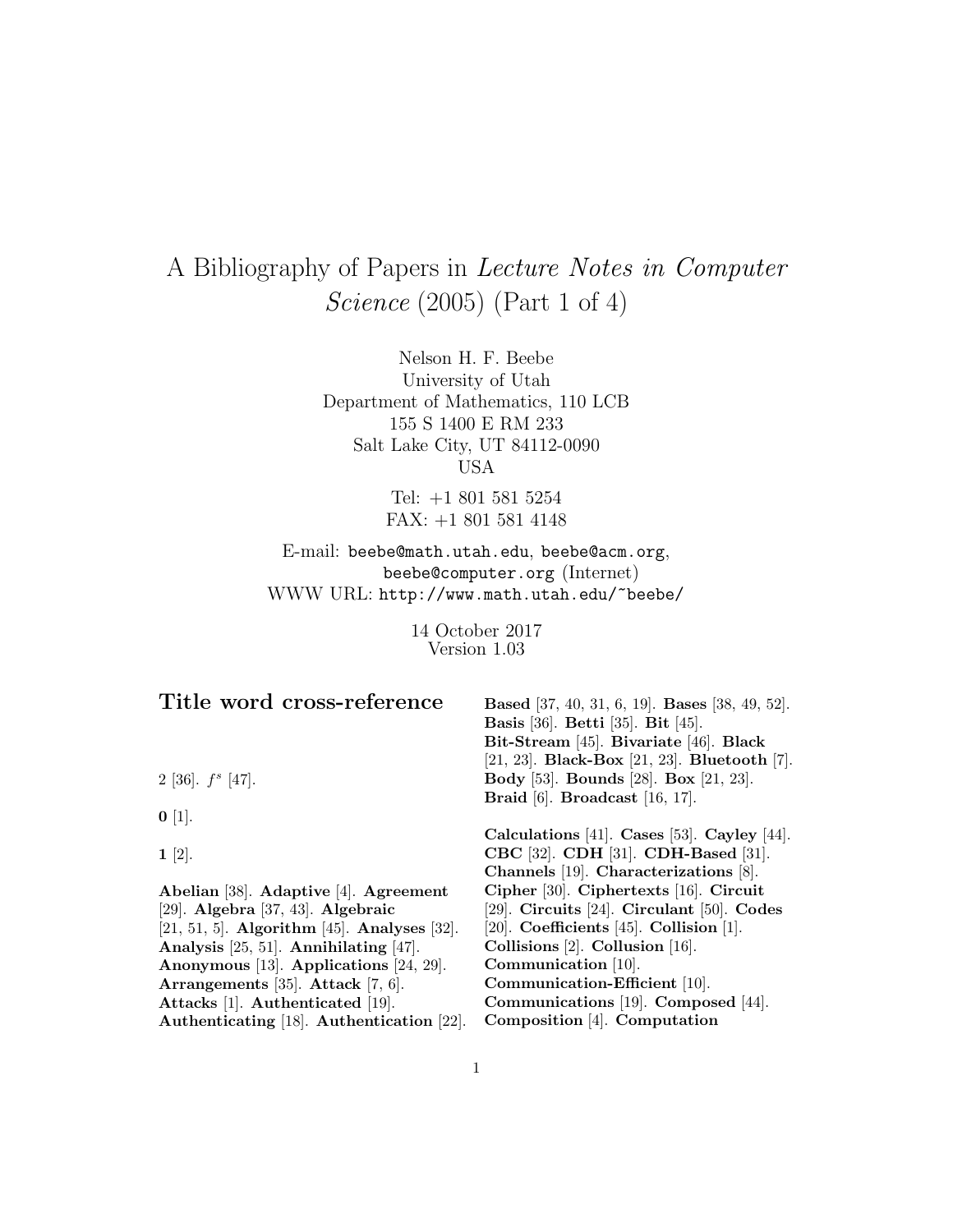[22, 24, 20, 23, 47, 28]. **Computer** [37, 43]. **Computing** [35, 38]. **Conditional** [7]. **Consistency** [13]. **consistent** [36]. **Constant** [24, 42, 23]. **Constant-Depth** [24]. **Constant-Round** [23]. **Construct** [26]. **Correctness** [12]. **Correlation** [7]. **Critical** [53]. **Cryptographic** [6]. **Cuisine** [47]. **Curves** [40]. **Curvilinear** [42].

 $\mathbf{D}$  [36].  $\mathbf{D}$ -Eigenvalue [36].  $\mathbf{D}$  amgård [26]. **Data** [14]. **Database** [24]. **Depth** [24]. **Descartes** [45]. **Devices** [18]. **Differential** [34]. **Diffie** [33]. **Digital** [51]. **Digraphs** [50]. **Discrete** [5]. **Division** [48]. **Dixon** [44]. **Does** [4]. **Domain** [27]. **Dots** [43]. **Dynamically** [41].

**Efficient** [31, 10, 12, 1]. **Eigenvalue** [36]. **Electronic** [43]. **Encryption** [13, 16, 29, 17, 7]. **Extensions** [13]. **Extractors** [10].

**Feasibility** [9]. **Fields** [21]. **Finding** [2]. **Finite** [38]. **Formal** [11]. **Forms** [39]. **Full** [27, 2]. **Function** [26].

**Generation** [42]. **Generator** [23]. **Generic** [27, 17]. **Grids** [42]. **Gröbner** [38, 49, 52]. **Group** [6]. **Groups** [38].

**Hash** [26, 27]. **Hellman** [33]. **High** [33]. **High-Performance** [33]. **Hilbert** [52]. **HMQV** [33]. **Human** [18].

**IBE** [13]. **Ideal** [47]. **Ideals** [50]. **Images** [51]. **Immunization** [29]. **Imply** [4]. **Impossibility** [9]. **Improved** [32]. **Insecure** [19]. **Insecurity** [27]. **Instantiation** [25]. **Integrability** [39]. **interactive** [10, 8]. **Intersection** [40]. **Investigation** [53].

**Janet** [49, 48]. **Janet-Like** [49, 48].

**Key** [30, 29]. **Key-Recycling** [30]. **Keys** [9, 16]. **Knowledge** [9, 10, 8].

**Like** [49, 48]. **Linear** [34, 20]. **Logarithm** [5]. **Logarithmic** [34]. **Lower** [28].

**MACs** [32]. **Many** [53]. **Many-Body** [53]. **MAPLE** [36]. **Matrices** [44]. **Matroids** [20]. **Merkle** [26]. **Method** [36]. **Methods** [40]. **Modeling** [43]. **Monomial** [48, 50]. **Monotones** [28]. **Motion** [41]. **Multi** [44, 20]. **Multi-party** [20]. **Multi-univariate** [44]. **Multiparty** [23].

**Nanosciences** [43]. **Near** [30]. **Newtonian** [53]. **Non** [10, 8]. **Non-interactive** [10, 8]. **Normal** [39]. **Nouvelle** [47]. **Number** [21]. **Numbers** [35]. **Numeric** [36].

**OAEP** [25]. **OBDD** [37]. **OBDD-Based** [37]. **ODE** [39]. **One** [29]. **One-Way** [29]. **Onion** [11]. **Online** [10]. **Operations** [15]. **Optimal** [30]. **Oracle** [25]. **Ordinary** [34]. **Orthogonal** [42]. **Other** [25].

**Parametric** [52]. **Party** [28, 20]. **Pebbling** [3]. **Performance** [33]. **Pervasive** [18]. **Plane** [40]. **Polarization** [29]. **Polynomial** [46]. **Polynomials** [44, 45]. **Practical** [25, 7, 6]. **Practice** [35]. **Preserving** [15]. **Primitive** [21]. **Privacy** [15, 12]. **Privacy-Preserving** [15]. **Private** [16, 14]. **Problem** [36, 5, 53]. **Problems** [24, 40]. **Program** [36]. **Proofs** [3, 10]. **Properties** [13]. **Protocol** [33, 6]. **Protocols** [18]. **Provable** [12]. **Pseudorandom** [23]. **Public** [9, 29]. **Public-Key** [29].

**Quantum** [43, 30].

**Random** [25]. **Real** [46]. **Recycling** [30]. **Reduction** [31]. **Regions** [42]. **Regular** [34]. **Relation** [13]. **Relations** [37]. **RelView** [37]. **Resistant** [16]. **Resultant**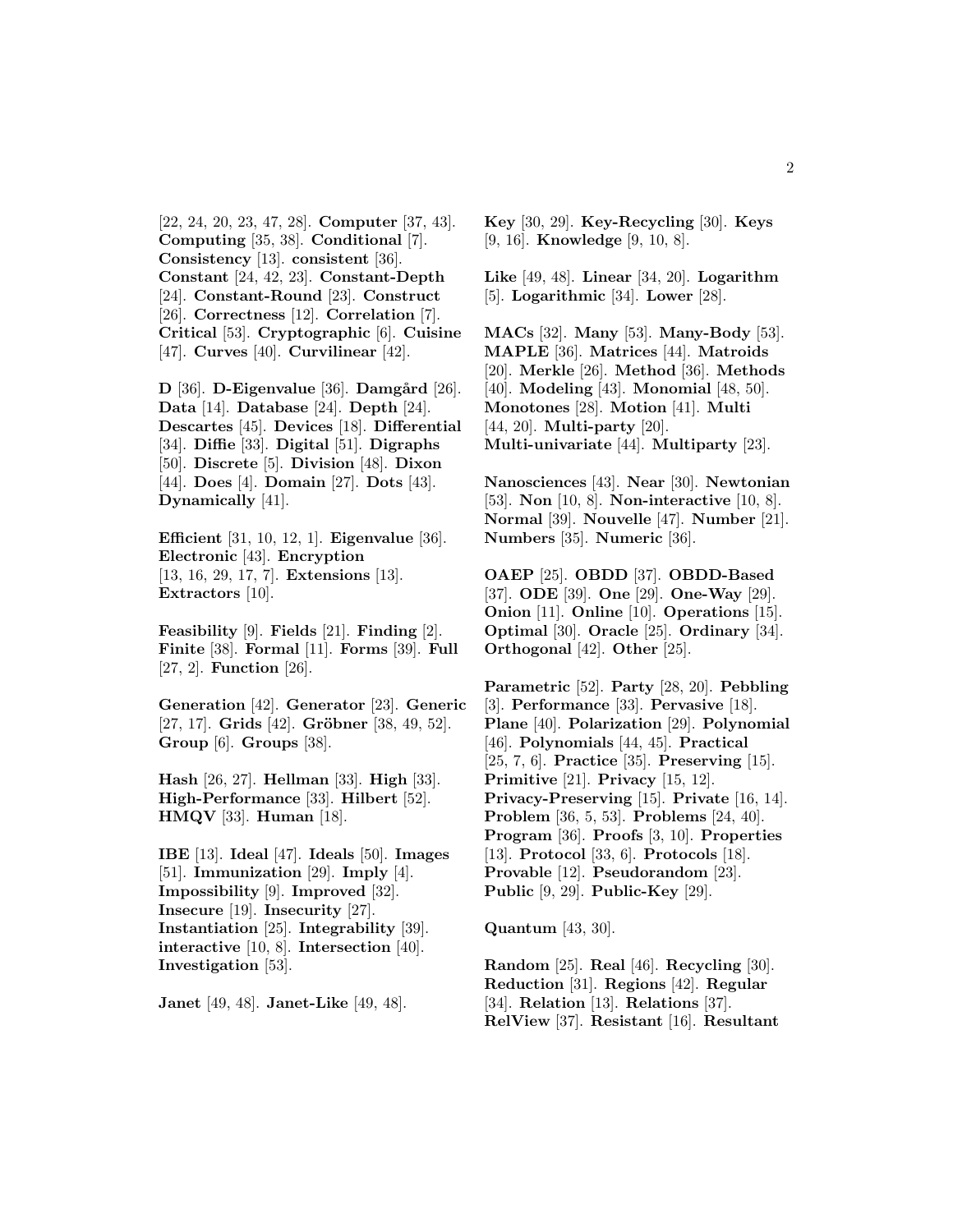#### *REFERENCES* 3

[40, 44]. **Resultant-Based** [40]. **Results** [9]. **Revisited** [13, 26]. **Round** [23]. **Routing** [11].

**Satellite** [41]. **Scalable** [17]. **Scenarios** [25]. **Scheme** [31]. **Schemes** [25, 20, 17]. **Search** [24, 1]. **Searchable** [13]. **Searching** [14]. **Secret** [21, 20, 29]. **Secret-Key** [29]. **Secure** [22, 24, 20, 33, 19]. **Security** [32, 31, 4]. **Self** [36]. **Self-consistent** [36]. **Sequence** [51]. **Set** [15]. **Sets** [21]. **SHA** [1, 2]. **SHA-0** [1]. **SHA-1** [2]. **Sharing** [21, 20]. **Short** [16, 19]. **Shuffling** [12]. **Signature** [31]. **Simple** [12]. **Solutions** [34]. **Solving** [36, 46]. **Stability** [41, 53]. **States** [43]. **Stratification** [52]. **Stream** [45]. **Streaming** [14]. **Strings** [19]. **Structure** [38]. **Studying** [41]. **Symbolic** [36, 41]. **Symbolic-Numeric** [36]. **Symmetric** [41]. **System** [37]. **Systems** [34, 39, 46].

**Tight** [31]. **Time** [42, 51]. **Time-Sequence** [51]. **Topological** [51]. **Tori** [5]. **Transformation** [17]. **Treatment** [11]. **Trimmed** [42]. **Two** [28]. **Two-Party** [28].

**Unconditional** [8, 28]. **univariate** [44]. **Use** [38]. **Using** [23].

**Way** [29]. **Without** [22]. **Work** [3].

**Zero** [9, 8]. **Zero-Knowledge** [8]. **ZK** [12].

# **References**

# **Wang:2005:ECS**

[1] Xiaoyun Wang, Hongbo Yu, and Yiqun Lisa Yin. Efficient collision search attacks on SHA-0. Lecture Notes in Computer Science, 3621:1–??, 2005. CODEN LNCSD9. ISSN 0302-9743 (print), 1611- 3349 (electronic).

# **Wang:2005:FCF**

[2] Xiaoyun Wang, Yiqun Lisa Yin, and Hongbo Yu. Finding collisions in the full SHA-1. Lecture Notes in Computer Science, 3621:17–??, 2005. CODEN LNCSD9. ISSN 0302-9743 (print), 1611- 3349 (electronic).

## **Dwork:2005:PPW**

[3] Cynthia Dwork, Moni Naor, and Hoeteck Wee. Pebbling and proofs of work. Lecture Notes in Computer Science, 3621:37– ??, 2005. CODEN LNCSD9. ISSN 0302- 9743 (print), 1611-3349 (electronic).

# **Pietrzak:2005:CDI**

[4] Krzysztof Pietrzak. Composition does not imply adaptive security. Lecture Notes in Computer Science, 3621:55–??, 2005. CO-DEN LNCSD9. ISSN 0302-9743 (print), 1611-3349 (electronic).

# **Granger:2005:DLP**

[5] R. Granger and F. Vercauteren. On the discrete logarithm problem on algebraic tori. Lecture Notes in Computer Science, 3621:66–??, 2005. CODEN LNCSD9. ISSN 0302-9743 (print), 1611-3349 (electronic).

#### **Myasnikov:2005:PAB**

[6] Alexei Myasnikov, Vladimir Shpilrain, and Alexander Ushakov. A practical attack on a braid group based cryptographic protocol. Lecture Notes in Computer Science, 3621:86–??, 2005. CODEN LNCSD9. ISSN 0302-9743 (print), 1611- 3349 (electronic).

#### **Lu:2005:CCA**

[7] Yi Lu, Willi Meier, and Serge Vaudenay. The conditional correlation attack: A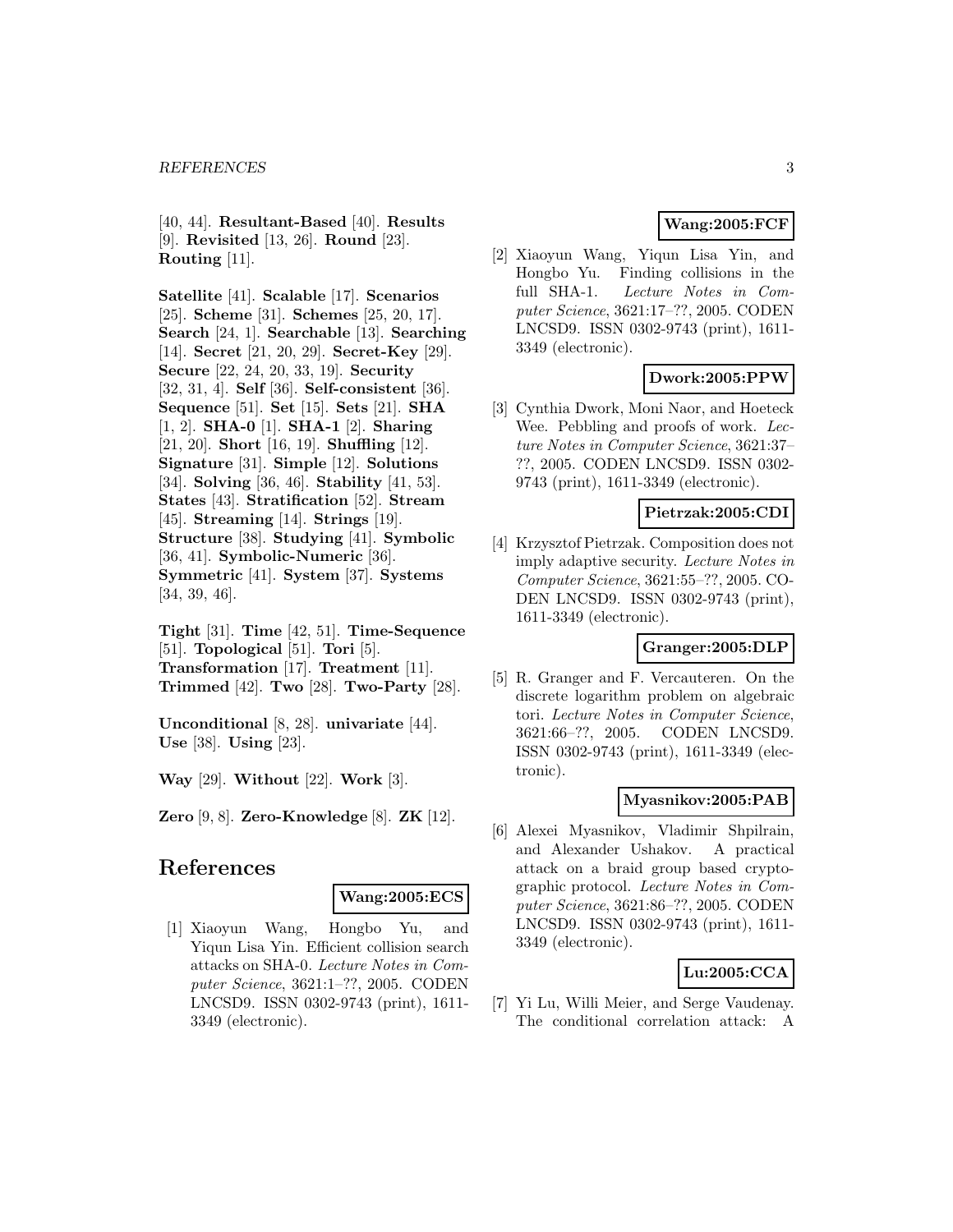practical attack on Bluetooth encryption. Lecture Notes in Computer Science, 3621: 97–??, 2005. CODEN LNCSD9. ISSN 0302-9743 (print), 1611-3349 (electronic).

# **Pass:2005:UCN**

[8] Rafael Pass and abhi shelat. Unconditional characterizations of non-interactive zero-knowledge. Lecture Notes in Computer Science, 3621:118–??, 2005. CO-DEN LNCSD9. ISSN 0302-9743 (print), 1611-3349 (electronic).

# **Alwen:2005:IFR**

[9] Joë Alwen, Giuseppe Persiano, and Ivan Visconti. Impossibility and feasibility results for zero knowledge with public keys. Lecture Notes in Computer Science, 3621: 135–??, 2005. CODEN LNCSD9. ISSN 0302-9743 (print), 1611-3349 (electronic).

# **Fischlin:2005:CEN**

[10] Marc Fischlin. Communication-efficient non-interactive proofs of knowledge with online extractors. Lecture Notes in Computer Science, 3621:152–??, 2005. CO-DEN LNCSD9. ISSN 0302-9743 (print), 1611-3349 (electronic).

# **Camenisch:2005:FTO**

[11] Jan Camenisch and Anna Lysyanskaya. A formal treatment of onion routing. Lecture Notes in Computer Science, 3621: 169–??, 2005. CODEN LNCSD9. ISSN 0302-9743 (print), 1611-3349 (electronic).

## **Peng:2005:SES**

[12] Kun Peng, Colin Boyd, and Ed Dawson. Simple and efficient shuffling with provable correctness and ZK privacy. Lecture Notes in Computer Science, 3621:188–??, 2005. CODEN LNCSD9. ISSN 0302-9743 (print), 1611-3349 (electronic).

# **Abdalla:2005:SER**

[13] Michel Abdalla, Mihir Bellare, Dario Catalano, Eike Kiltz, Tadayoshi Kohno, Tanja Lange, John Malone-Lee, Gregory Neven, Pascal Paillier, and Haixia Shi. Searchable encryption revisited: Consistency properties, relation to anonymous IBE, and extensions. Lecture Notes in Computer Science, 3621:205–??, 2005. CODEN LNCSD9. ISSN 0302-9743 (print), 1611-3349 (electronic).

# **Ostrovsky:2005:PSS**

[14] Rafail Ostrovsky and William E. Skeith III. Private searching on streaming data. Lecture Notes in Computer Science, 3621: 223–??, 2005. CODEN LNCSD9. ISSN 0302-9743 (print), 1611-3349 (electronic).

# **Kissner:2005:PPS**

[15] Lea Kissner and Dawn Song. Privacypreserving set operations. Lecture Notes in Computer Science, 3621:241–??, 2005. CODEN LNCSD9. ISSN 0302-9743 (print), 1611-3349 (electronic).

# **Boneh:2005:CRB**

[16] Dan Boneh, Craig Gentry, and Brent Waters. Collusion resistant broadcast encryption with short ciphertexts and private keys. Lecture Notes in Computer Science, 3621:258–??, 2005. CODEN LNCSD9. ISSN 0302-9743 (print), 1611- 3349 (electronic).

# **Hwang:2005:GTS**

[17] Jung Yeon Hwang, Dong Hoon Lee, and Jongin Lim. Generic transformation for scalable broadcast encryption schemes. Lecture Notes in Computer Science, 3621: 276–??, 2005. CODEN LNCSD9. ISSN 0302-9743 (print), 1611-3349 (electronic).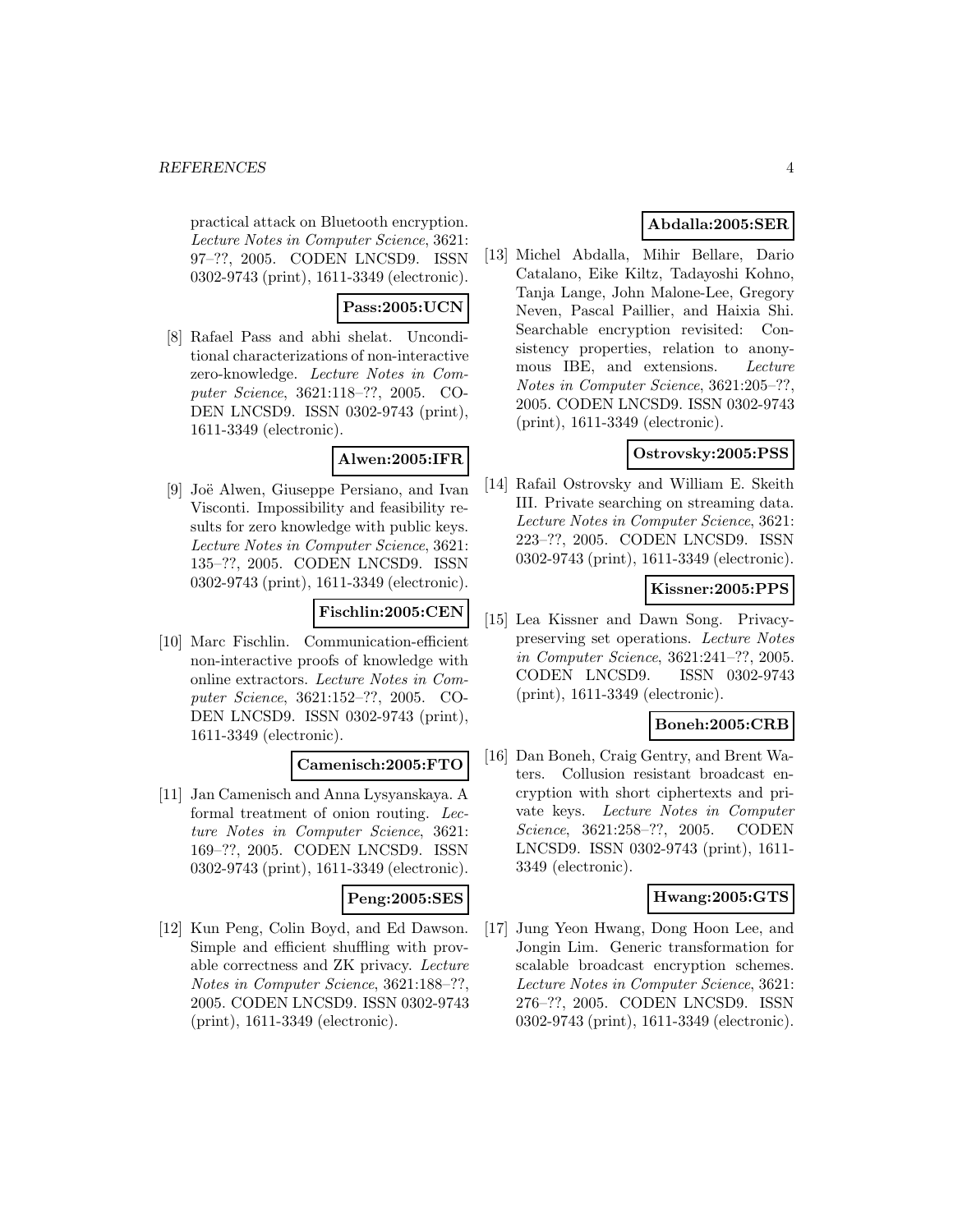# **Juels:2005:APD**

[18] Ari Juels and Stephen A. Weis. Authenticating pervasive devices with human protocols. Lecture Notes in Computer Science, 3621:293–??, 2005. CO-DEN LNCSD9. ISSN 0302-9743 (print), 1611-3349 (electronic).

# **Vaudenay:2005:SCI**

[19] Serge Vaudenay. Secure communications over insecure channels based on short authenticated strings. Lecture Notes in Computer Science, 3621:309–??, 2005. CODEN LNCSD9. ISSN 0302-9743 (print), 1611-3349 (electronic).

#### **Cramer:2005:CMS**

[20] Ronald Cramer, Vanesa Daza, Ignacio Gracia, Jorge Jiménez Urroz, Gregor Leander, Jaume Martí-Farré, and Carles Padró. On codes, matroids and secure multi-party computation from linear secret sharing schemes. Lecture Notes in Computer Science, 3621:327–??, 2005. CODEN LNCSD9. ISSN 0302-9743 (print), 1611-3349 (electronic).

#### **Cramer:2005:BBS**

[21] Ronald Cramer, Serge Fehr, and Martijn Stam. Black-box secret sharing from primitive sets in algebraic number fields. Lecture Notes in Computer Science, 3621: 344–??, 2005. CODEN LNCSD9. ISSN 0302-9743 (print), 1611-3349 (electronic).

#### **Barak:2005:SCA**

[22] Boaz Barak, Ran Canetti, Yehuda Lindell, Rafael Pass, and Tal Rabin. Secure computation without authentication. Lecture Notes in Computer Science, 3621:361–??, 2005. CODEN LNCSD9. ISSN 0302-9743 (print), 1611-3349 (electronic).

#### **Damgaard:2005:CRM**

[23] Ivan Damgård and Yuval Ishai. Constantround multiparty computation using a black-box pseudorandom generator. Lecture Notes in Computer Science, 3621: 378–??, 2005. CODEN LNCSD9. ISSN 0302-9743 (print), 1611-3349 (electronic).

## **Barkol:2005:SCC**

[24] Omer Barkol and Yuval Ishai. Secure computation of constant-depth circuits with applications to database search problems. Lecture Notes in Computer Science, 3621:395–??, 2005. CODEN LNCSD9. ISSN 0302-9743 (print), 1611- 3349 (electronic).

#### **Boldyreva:2005:ARO**

[25] Alexandra Boldyreva and Marc Fischlin. Analysis of random oracle instantiation scenarios for OAEP and other practical schemes. Lecture Notes in Computer Science, 3621:412–??, 2005. CO-DEN LNCSD9. ISSN 0302-9743 (print), 1611-3349 (electronic).

#### **Coron:2005:MDR**

[26] Jean-Sébastien Coron, Yevgeniy Dodis, Cécile Malinaud, and Prashant Puniya. Merkle–Damgård revisited: How to construct a hash function. Lecture Notes in Computer Science, pages 430–??, 2005. CODEN LNCSD9. ISSN 0302-9743 (print), 1611-3349 (electronic).

# **Dodis:2005:GIF**

[27] Yevgeniy Dodis, Roberto Oliveira, and Krzysztof Pietrzak. On the generic insecurity of the full domain hash. Lecture Notes in Computer Science, pages 449– ??, 2005. CODEN LNCSD9. ISSN 0302- 9743 (print), 1611-3349 (electronic).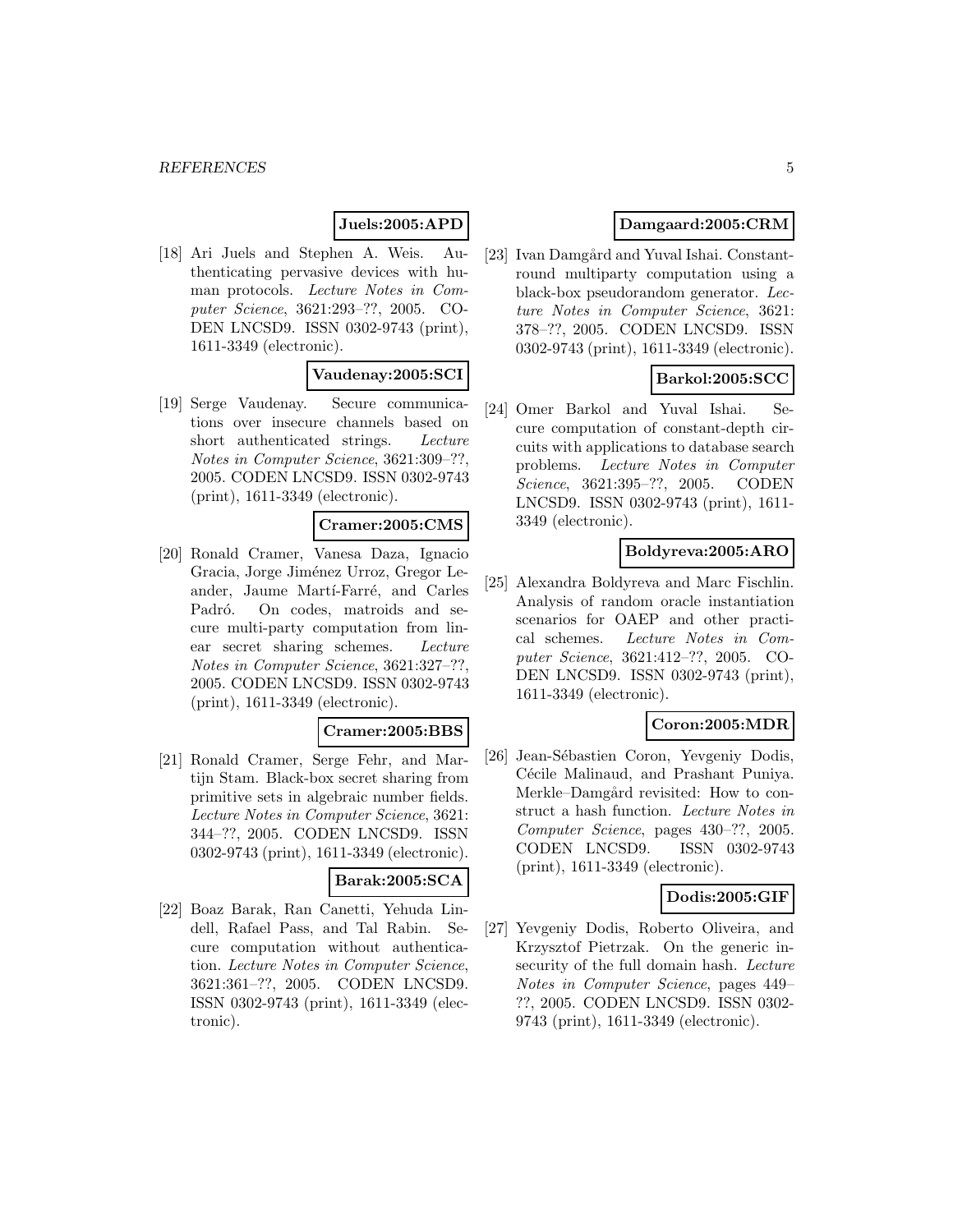#### **Wolf:2005:NML**

[28] Stefan Wolf and Jürg Wullschleger. New monotones and lower bounds in unconditional two-party computation. Lecture Notes in Computer Science, pages 467– ??, 2005. CODEN LNCSD9. ISSN 0302- 9743 (print), 1611-3349 (electronic).

## **Holenstein:2005:OWS**

[29] Thomas Holenstein and Renato Renner. One-way secret-key agreement and applications to circuit polarization and immunization of public-key encryption. Lecture Notes in Computer Science, pages 478– ??, 2005. CODEN LNCSD9. ISSN 0302- 9743 (print), 1611-3349 (electronic).

# **Damgaard:2005:QCN**

[30] Ivan Damgård, Thomas Brochmann Pedersen, and Louis Salvail. A quantum cipher with near optimal key-recycling. Lecture Notes in Computer Science, pages 494–??, 2005. CODEN LNCSD9. ISSN 0302-9743 (print), 1611-3349 (electronic).

#### **Chevallier-Mames:2005:ECB**

[31] Benoît Chevallier-Mames. An efficient CDH-based signature scheme with a tight security reduction. Lecture Notes in Computer Science, pages 511–??, 2005. CO-DEN LNCSD9. ISSN 0302-9743 (print), 1611-3349 (electronic).

#### **Bellare:2005:ISA**

[32] Mihir Bellare, Krzysztof Pietrzak, and Phillip Rogaway. Improved security analyses for CBC MACs. Lecture Notes in Computer Science, pages 527–??, 2005. CODEN LNCSD9. ISSN 0302-9743 (print), 1611-3349 (electronic).

# **Krawczyk:2005:HHP**

[33] Hugo Krawczyk. HMQV: A highperformance secure Diffie–Hellman protocol. Lecture Notes in Computer Science, pages 546–??, 2005. CODEN LNCSD9. ISSN 0302-9743 (print), 1611-3349 (electronic).

# **Abramov:2005:RLS**

[34] S. A. Abramov, M. Bronstein, and D. E. Khmelnov. On regular and logarithmic solutions of ordinary linear differential systems. Lecture Notes in Computer Science, 3718:1–12, 2005. CODEN LNCSD9. ISSN 0302-9743 (print), 1611-3349 (electronic). URL http://link.springer. com/content/pdf/10.1007/11555964\_ 1.pdf; http://link.springer.com/ content/pdf/bfm:978-3-540-32070-8/ 1.pdf.

# **Basu:2005:CBN**

[35] Saugata Basu and Michael Kettner. Computing the Betti numbers of arrangements in practice. Lecture Notes in Computer Science, 3718:13–31, 2005. CO-DEN LNCSD9. ISSN 0302-9743 (print), 1611-3349 (electronic). URL http:/ /link.springer.com/content/pdf/10. 1007/11555964\_2.pdf.

#### **Belyaeva:2005:MSN**

[36] I. N. Belyaeva, N. A. Chekanov, A. A. Gusev, V. A. Rostovtsev, Yu. A. Ukolov, Y. Uwano, and S. I. Vinitsky. A MAPLE symbolic-numeric program for solving the 2D-eigenvalue problem by a self-consistent basis method. Lecture Notes in Computer Science, 3718:32–39, 2005. CODEN LNCSD9. ISSN 0302- 9743 (print), 1611-3349 (electronic). URL http://link.springer.com/content/ pdf/10.1007/11555964\_3.pdf.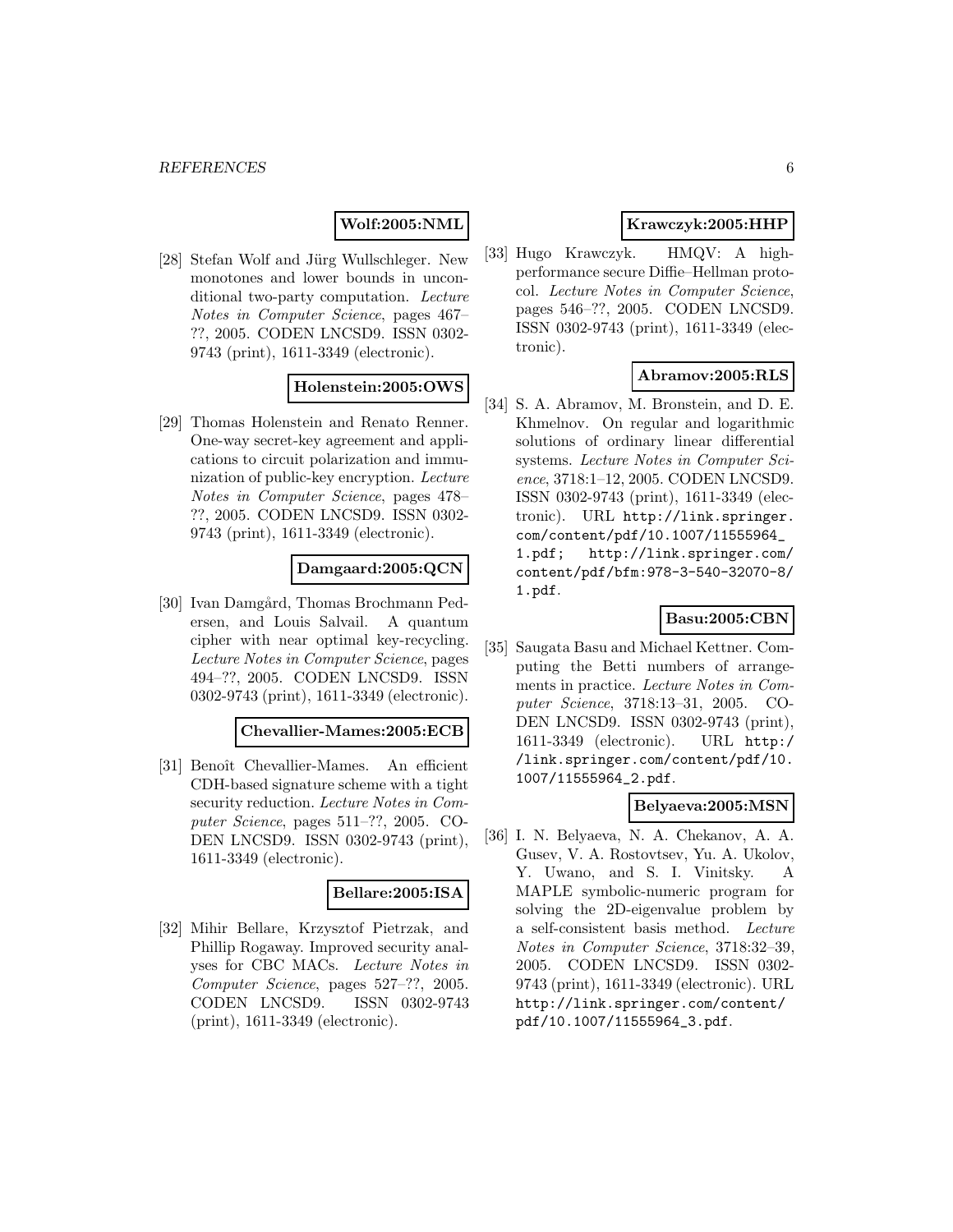#### **Berghammer:2005:ROB**

[37] Rudolf Berghammer and Frank Neumann. RelView — an OBDD-based computer algebra system for relations. Lecture Notes in Computer Science, 3718:40– 51, 2005. CODEN LNCSD9. ISSN 0302- 9743 (print), 1611-3349 (electronic). URL http://link.springer.com/content/ pdf/10.1007/11555964\_4.pdf.

#### **Borges-Quintana:2005:UGB**

[38] M. Borges-Quintana, M. A. Borges-Trenard, and E. Martínez-Moro. On the use of Gröbner bases for computing the structure of finite Abelian groups. Lecture Notes in Computer Science, 3718:52– 64, 2005. CODEN LNCSD9. ISSN 0302- 9743 (print), 1611-3349 (electronic). URL http://link.springer.com/content/ pdf/10.1007/11555964\_5.pdf.

#### **Bruno:2005:NFI**

[39] Alexander D. Bruno and Victor F. Edneral. Normal forms and integrability of ODE systems. Lecture Notes in Computer Science, 3718:65–74, 2005. CO-DEN LNCSD9. ISSN 0302-9743 (print), 1611-3349 (electronic). URL http:/ /link.springer.com/content/pdf/10. 1007/11555964\_6.pdf.

#### **Buse:2005:RBM**

[40] Laurent Busé, Houssam Khalil, and Bernard Mourrain. Resultant-based methods for plane curves intersection problems. Lecture Notes in Computer Science, 3718:75–92, 2005. CODEN LNCSD9. ISSN 0302-9743 (print), 1611- 3349 (electronic). URL http://link. springer.com/content/pdf/10.1007/ 11555964\_7.pdf.

# **Cattani:2005:SCS**

[41] Carlo Cattani, Evgenii A. Grebenikov, and Alexander N. Prokopenya. Symbolic calculations in studying the stability of dynamically symmetric satellite motion. Lecture Notes in Computer Science, 3718:93–104, 2005. CO-DEN LNCSD9. ISSN 0302-9743 (print), 1611-3349 (electronic). URL http:/ /link.springer.com/content/pdf/10. 1007/11555964\_8.pdf.

## **Chibisov:2005:GOG**

[42] Dmytro Chibisov, Victor Ganzha, Ernst W. Mayr, and Evgenii V. Vorozhtsov. Generation of orthogonal grids on curvilinear trimmed regions in constant time. Lecture Notes in Computer Science, 3718:105–114, 2005. CO-DEN LNCSD9. ISSN 0302-9743 (print), 1611-3349 (electronic). URL http:/ /link.springer.com/content/pdf/10. 1007/11555964\_9.pdf.

## **Chibisov:2005:CAN**

[43] Dmytro Chibisov, Victor Ganzha, Sergey Pankratov, and Christoph Zenger. Computer algebra in nanosciences: Modeling electronic states in quantum dots. Lecture Notes in Computer Science, 3718:115– 124, 2005. CODEN LNCSD9. ISSN 0302- 9743 (print), 1611-3349 (electronic). URL http://link.springer.com/content/ pdf/10.1007/11555964\_10.pdf.

#### **Chtcherba:2005:CDR**

[44] Arthur D. Chtcherba, Deepak Kapur, and Manfred Minimair. Cayley–Dixon resultant matrices of multi-univariate composed polynomials. Lecture Notes in Computer Science, 3718:125–137, 2005. CODEN LNCSD9. ISSN 0302-9743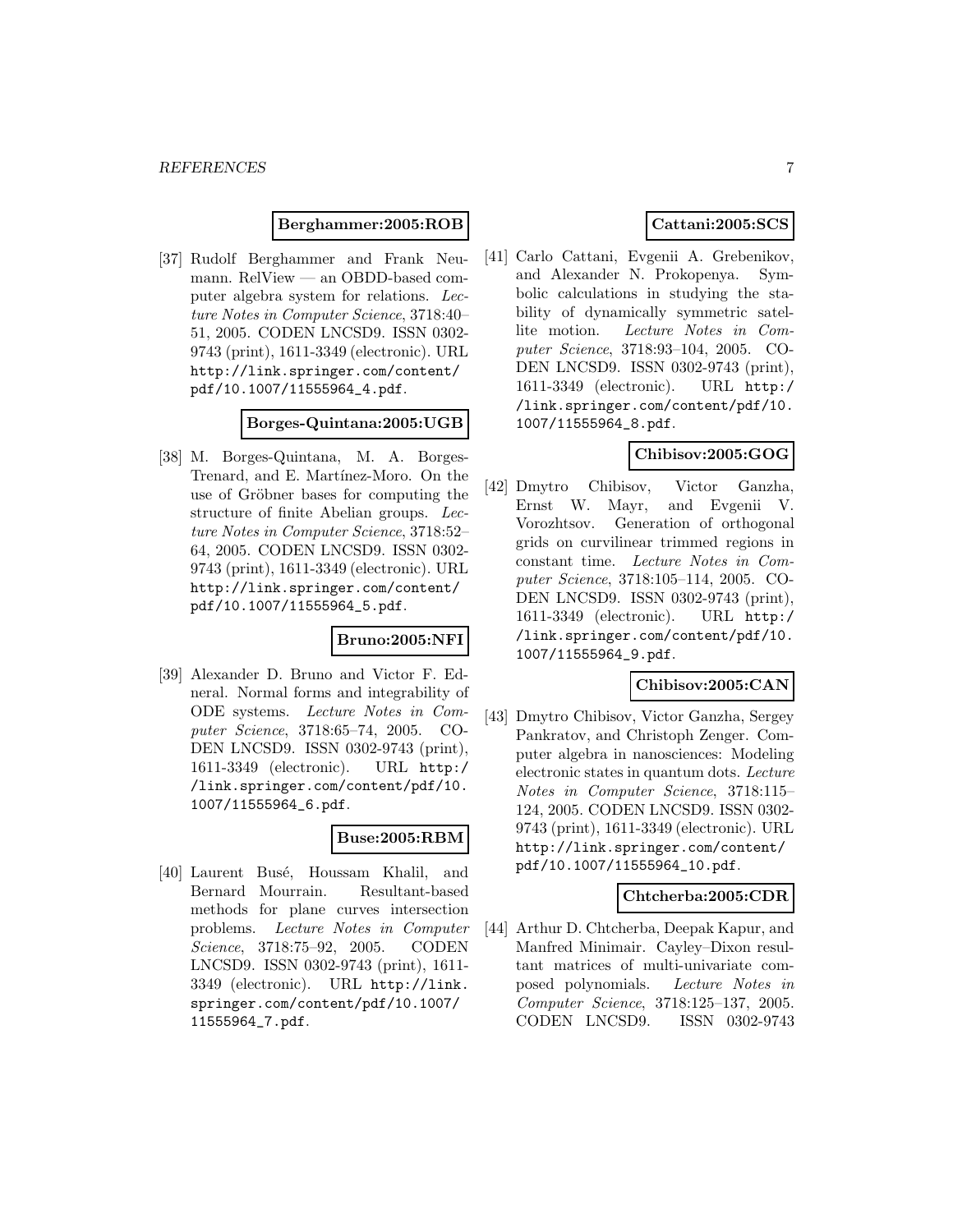(print), 1611-3349 (electronic). URL http://link.springer.com/content/ pdf/10.1007/11555964\_11.pdf.

# **Eigenwillig:2005:DAP**

[45] Arno Eigenwillig, Lutz Kettner, Werner Krandick, Kurt Mehlhorn, and Susanne Schmitt .... A Descartes algorithm for polynomials with bit-stream coefficients. Lecture Notes in Computer Science, 3718:138–149, 2005. CODEN LNCSD9. ISSN 0302-9743 (print), 1611- 3349 (electronic). URL http://link. springer.com/content/pdf/10.1007/ 11555964\_12.pdf.

## **Emiris:2005:RSB**

[46] Ioannis Z. Emiris and Elias P. Tsigaridas. Real solving of bivariate polynomial systems. Lecture Notes in Computer Science, 3718:150–161, 2005. CO-DEN LNCSD9. ISSN 0302-9743 (print), 1611-3349 (electronic). URL http:/ /link.springer.com/content/pdf/10. 1007/11555964\_13.pdf.

#### **Gago-Vargas:2005:NCC**

[47] J. Gago-Vargas, M. I. Hartillo-Hermoso, and J. M. Ucha-Enríquez. Nouvelle cuisine for the computation of the annihilating ideal of  $f^s$ . Lecture Notes in Computer Science, 3718:162–173, 2005. CO-DEN LNCSD9. ISSN 0302-9743 (print), 1611-3349 (electronic). URL http:/ /link.springer.com/content/pdf/10. 1007/11555964\_14.pdf.

#### **Gerdt:2005:JLM**

[48] Vladimir P. Gerdt and Yuri A. Blinkov. Janet-like monomial division. Lecture Notes in Computer Science, 3718:174– 183, 2005. CODEN LNCSD9. ISSN 0302- 9743 (print), 1611-3349 (electronic). URL

http://link.springer.com/content/ pdf/10.1007/11555964\_15.pdf.

# **Gerdt:2005:JLG**

[49] Vladimir P. Gerdt and Yuri A. Blinkov. Janet-like Gröbner bases. Lecture Notes in Computer Science, 3718:184–195, 2005. CODEN LNCSD9. ISSN 0302- 9743 (print), 1611-3349 (electronic). URL http://link.springer.com/content/ pdf/10.1007/11555964\_16.pdf.

## **Gomez:2005:CDM**

[50] Domingo Gómez, Jaime Gutierrez, and Alvar Ibeas. Circulant digraphs and ´ monomial ideals. Lecture Notes in Computer Science, 3718:196–207, 2005. CO-DEN LNCSD9. ISSN 0302-9743 (print), 1611-3349 (electronic). URL http:/ /link.springer.com/content/pdf/10. 1007/11555964\_17.pdf.

#### **Gonzalez–Diaz:2005:ATA**

[51] Rocio Gonzalez-Diaz, Belen Medrano, Pedro Real, and Javier Sánchez-Peláez. Algebraic topological analysis of timesequence of digital images. Lecture Notes in Computer Science, 3718:208– 219, 2005. CODEN LNCSD9. ISSN 0302- 9743 (print), 1611-3349 (electronic). URL http://link.springer.com/content/ pdf/10.1007/11555964\_18.pdf.

#### **Gonzalez–Vega:2005:HSP**

[52] Laureano Gonzalez-Vega, Carlo Traverso, and Alberto Zanoni. Hilbert stratification and parametric Gröbner bases. Lecture Notes in Computer Science, 3718:220– 235, 2005. CODEN LNCSD9. ISSN 0302- 9743 (print), 1611-3349 (electronic). URL http://link.springer.com/content/ pdf/10.1007/11555964\_19.pdf.